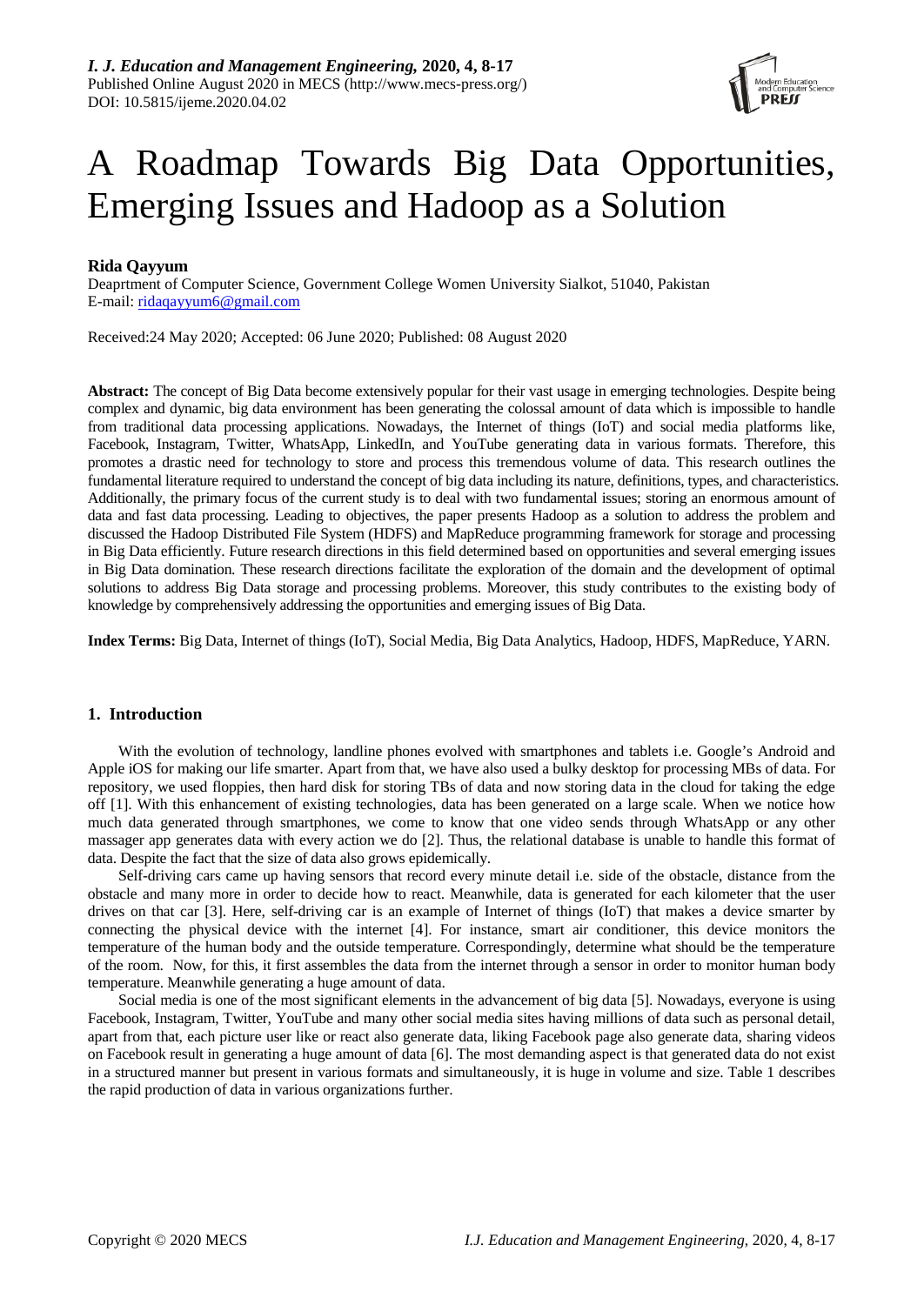Table 1. Rapid growth of unstructured data

| Source                 | Production                                                                                                                    |
|------------------------|-------------------------------------------------------------------------------------------------------------------------------|
| YouTube <sup>[7]</sup> | Users upload 100 hours of new videos per minute<br>(i)                                                                        |
|                        | (ii)<br>Each month, more than 1 billion unique users access YouTube                                                           |
|                        | (iii) Over 6 billion hours of video are watched each month, which<br>corresponds to almost an hour for every person on Earth. |
| Facebook [8]           | (i)<br>Every minute, 34,722 Likes are registered                                                                              |
|                        | 100 terabytes (TB) of data are uploaded daily<br>(ii)                                                                         |
|                        | Currently, the site has 1.4 billion users<br>(iii)                                                                            |
|                        | The site has been translated into 70 languages<br>(iv)                                                                        |
| Twitter [9]            | (i)<br>The site has over 645 million users                                                                                    |
|                        | (ii)<br>The site generates 175 million tweets per day                                                                         |
| Foursquare [10]        | (i)<br>This site is used by 45 million people worldwide                                                                       |
|                        | (ii)<br>This site gets over 5 billion check-ins per day                                                                       |
|                        | (iii) Every minute, 571 new websites are launched                                                                             |
| $Google+ [11]$         | 1 billion accounts have been created                                                                                          |
| Google $[12]$          | The site gets over 2 million search<br>queries per minute                                                                     |
|                        | Every day, 25 petabytes (PB) are<br>processed                                                                                 |
| Tumblr [12]            | Blog owners publish 27,000 new posts per minute                                                                               |
| Instagram $[12]$       | Users share 40 million photos per day                                                                                         |
| LinkedIn $[12]$        | 2.1 million groups have been created                                                                                          |

Big data [13] is defined as a group of data records that is very large and complex which becomes hard to process using traditional data processing applications or on-hand database system tools [14]. When the traditional system was invented in the beginning, we never anticipated dealing with such a volume of data [15]. Current technologies not only increased the amount of data, but it also showed us data is actually getting generated in various formats i.e. data generated with video and images is unstructured.

The main purpose of this study is to presents: (a) A comprehensive survey of Big Data characteristics [16] (b) A discussion on types of Big Data to understand the concept of this domain [17] (c) The development of a new opportunities coming with Big Data. (d) Highlighting the issues associated with Big Data.

Moving towards the goal of attaining the storage and processing of the tremendous volume of data, among all issues, the objective of the current study is to deal with two fundamental issues; storing the colossal amount of data and fast data processing [18]. These problems have a direct relation to the number of resources used. Increased resources consequently demand the storage of data present in various formats and fastly data processing as well. In order to achieve the research objective, the Hadoop cluster has been considered as a solution to address these issues. The huge amount of generated data stored by Hadoop Distributed File System (HDFS) Architecture and processing is done by MapReduce while YARN facilitates in managing the resources in a very magnificent way. Therefore, the problem considered in the current study is how to store and process a huge amount of data using the Hadoop cluster. This work contribute to the researchers to more involve in big data technology.

The rest of this paper is organized as follows. In Section 2, we have discussed the big data characteristics. In Section 3, types of big data have been described in detail. Section 4 presented big data as an opportunity. We have discussed the emerging issues of big data in Section 5. Section 6 gives Hadoop as a solution to those issues that are associated with big data. Section 7 gives the discussion. Section 8 contains the conclusion of the conducted work.

## **2. Big Data Characteristics**

The following equation was developed to further understand the concept of big data which is using the ideas of Kaisler, Armour, Espinosa, and Money [19], along with the fundamentals of discrete mathematics. However, below characteristics also referred to as 5 V's of big data.

 $Big Data = \{Data Volume, Data Variable, Data Velocity, Data, Value, Data Vertex; (1)$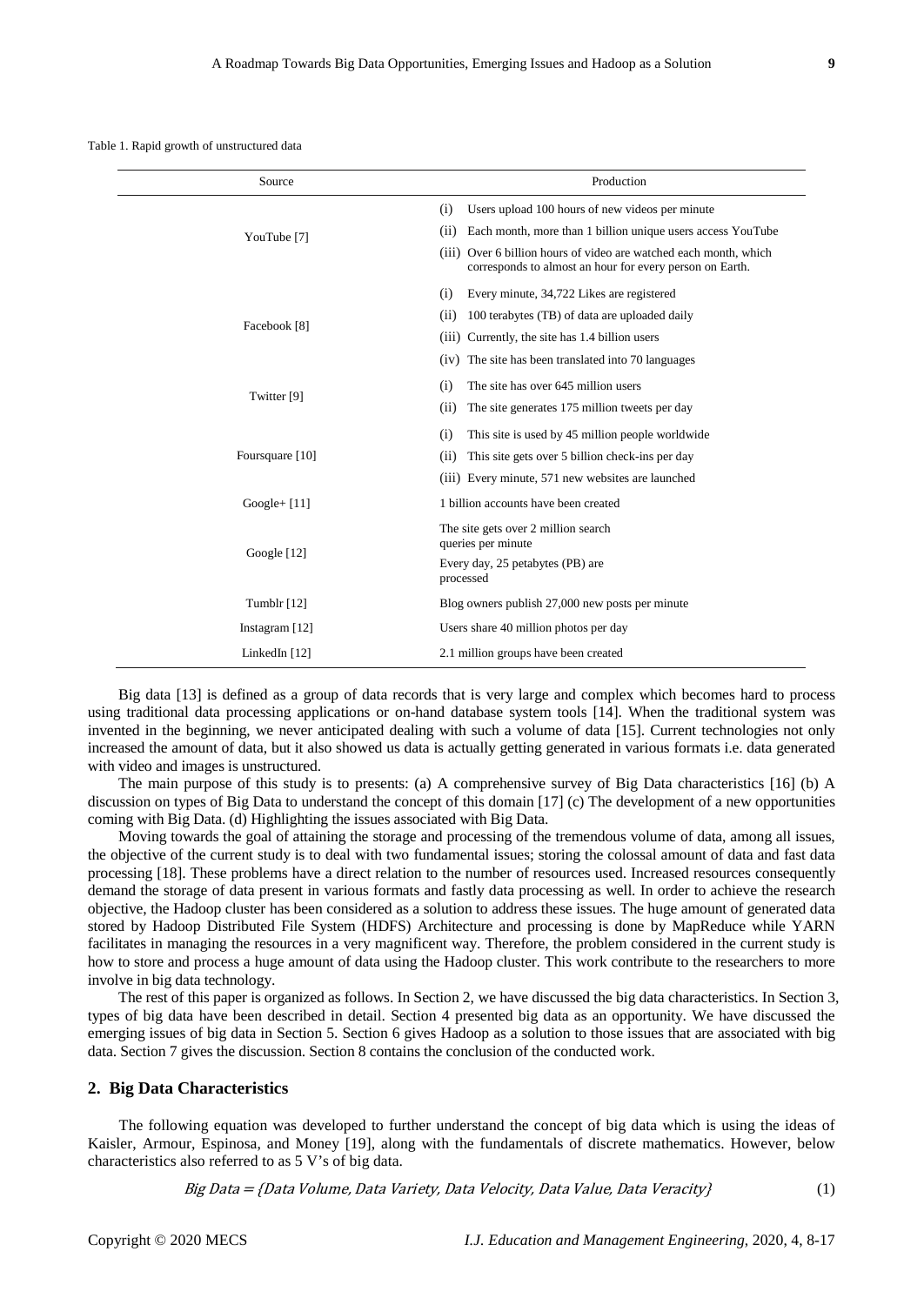**Volume:** This characteristic is nothing but the colossal amount of data that is being generated or the enormous quantity of data coming from various sources like social media, banking, and government sector, etc. By the year 2020, data assembled by the digital universe will enlarge from 4.4 ZB today to around 44 ZB, or 44 trillion GB.

**Value:** This characteristic refers to driving meaningful data from the entire collection of big data. Hereafter, we perform certain analytics on the collected data by making sure this analysis gives some value to data which further helps us in business to grow, provide certain insights not possible earlier.

**Veracity:** This feature explains inconsistencies and uncertainties which are present in the data. During the process, some data packages are bound to drop. Under an obligation to fill up these misplaced data by establish the mining again, proceed it, then it may come up with good insights if possible.

**Velocity:** The rate at which all varieties of data cumulate together gives velocity. This characteristic measures the rate at which data is being generated. As the grown amount of masses, the web application got increased on the internet and accessed via mobile, computers, and laptops generated a huge amount of data.

**Variety:** This feature deals with different formats of data including images, video, JSON files, and social media data coming from various sources. In big data, these three formats of data are structured, unstructured, multi-structured, and semi-structured data as explained in next section.

## **3. Types of Big Data**

For the interpretation of big data, it is essential to understand the classification of data based on their behavior. Basically, big data is widely classified into different types as shown in Fig. 1



#### Fig. 1. Major Types of Big Data

## *3.1 Structured Data*

Structured data are those type of data which are stored already in order. There are nearly 20% of the total existing data are structured data. All the data generated from sensors, weblogs are computationally structured. Human-generated structured data are those which are taken as information from humans such as their names, addresses, date of birth and gender, etc.

#### *3.2 Unstructured Data*

Unstructured data, on the other hand, is the one that has no clear format in storage. At least 80% of the data are unstructured. All satellite generated images, scientific data or images, and radar data are categorized as machinegenerated unstructured data. There is various type of human-generated unstructured data such as images videos, social media data, PDFs, and text documents, etc.

## *3.3 Multi-structured Data*

Multi-structure data is the type of data which have a different type of structure in it and can be derived from interactions between people and machines, such as web applications or social networks. A great example is web log data, which includes a combination of text and visual images along with structured data like form or transactional information.

### *3.4 Semi-structured Data*

The semi-structured data incorporate both structured and unstructured data. This type of data sets cannot be stored in a traditional database structure, but it contains some organizational properties. Examples of semi-structured data are spreadsheet files, XML data, and JSON files, etc.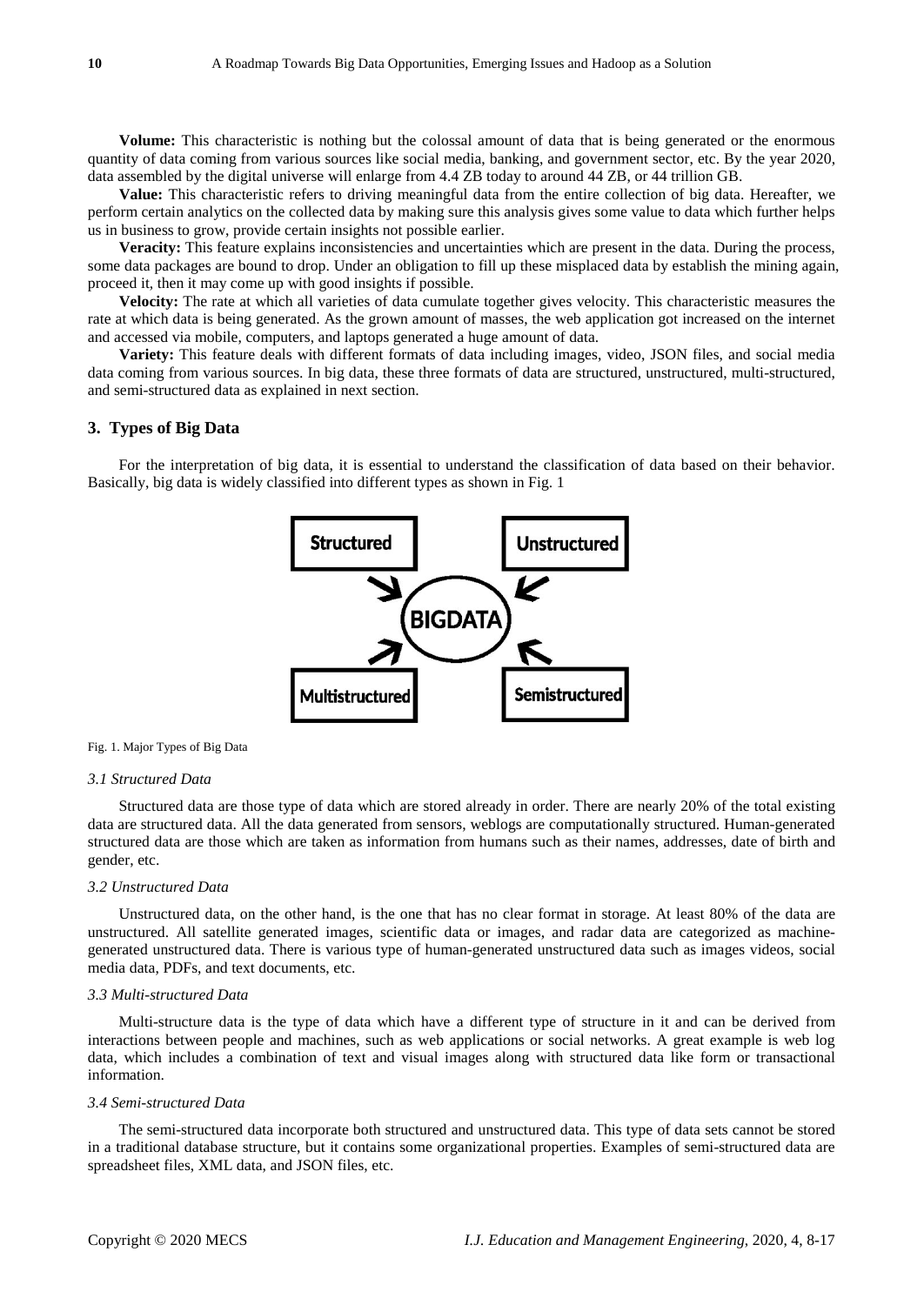# **4. Big Data as an Opportunity**

In this section, we have discussed the fields where we can use big data as a bone and there are certain unknown problems solved when dealing with big data, this bone referred to as big data analytics [20]. Today organizations are exploring large volume of data to discover those important facts which are never discovered before. As size of data is gradually increasing currently from few dozen terabytes to many petabytes of data in a single data set. So, big data analysis is required to gain valuable insights from these large and changing datasets. Hence, opportunities in big data have been discussed in table 2 as follows [21].

Table 2. Big Data Opportunities

| Opportunities                             | Description                                                                                                                                                                                                                    |
|-------------------------------------------|--------------------------------------------------------------------------------------------------------------------------------------------------------------------------------------------------------------------------------|
| Cost effective storage system for dataset | Figure out how to store a data cost effectively without spending too much<br>money on storage. With big data analytics, storage and management of<br>the data become both reliable and feasible as compared to costly servers. |
| Fast and better decision making           | Anticipate process to analyze information speedily and make decisions.<br>Big data analytics helps business development, find more desirable and<br>satisfactory insights from the data company have.                          |
| Improved products or services             | Appraisal of customer need and fulfilment by analysing the organization<br>collected data and making sure the customer preferences to generate<br>recommendations for the company.                                             |
| Next generation products                  | Revolutionizing different domains and products including healthcare,<br>telecommunication, Smart yoga, Google's self-driving cars, and Netflix<br>House of cards TV show.                                                      |

It is significant to evaluate the data once accumulate to obtain insight. Hence, the issue is that these large data sets need to be stored and analyzed in order to extract value. The size, variety, and rapid change of such data require a new type of big data analytics, as well as different storage and analysis methods. Such sheer amounts of big data need to be properly analyzed so that pertaining information can be extracted. Primarily, there is four types of analyses which has been applied for all types of data [22] as depicted in Fig. 2.



#### Fig. 2. Types of Big Data Analytics

## *4.1 Descriptive Analytics*

By using data mining and data aggregation techniques, descriptive analysis provide insights in the past and then answer "What is happening now based on the incoming data?" Descriptive analysis is exactly what the name implies, it describe, comprises the raw data and make it something that is interpreted by humans. Google Analytics tool is the best example for descriptive analysis. A business get results from the internet using website by the devices which assist in comprehension what happened in the past and authenticate if a promotional campaign was victorious or not based on fundamental parameters like page views. Descriptive analysis is therefore, important source to determine what to do next. Let's have another example of Netflix, which is used in descriptive analysis to find the correlations among the different movies that a subscriber is watching and to upgrade the endorsement engine they utilize the customer data and significant sales.

### *4.2 Diagnostic Analytics*

Diagnostic analytics is used to stimulate "Why something happens in the past?" It is categorized by the approaches like data mining, data discovery, drilled down and correlations. Moreover, it grasp the extensive aspects of the data to insight the main reason of the events. It is useful in stimulating what sort of factors and events conferred to a specific conclusion. Mostly, it uses probability, likelihood and the distribution of data for the analysis. For a Social Media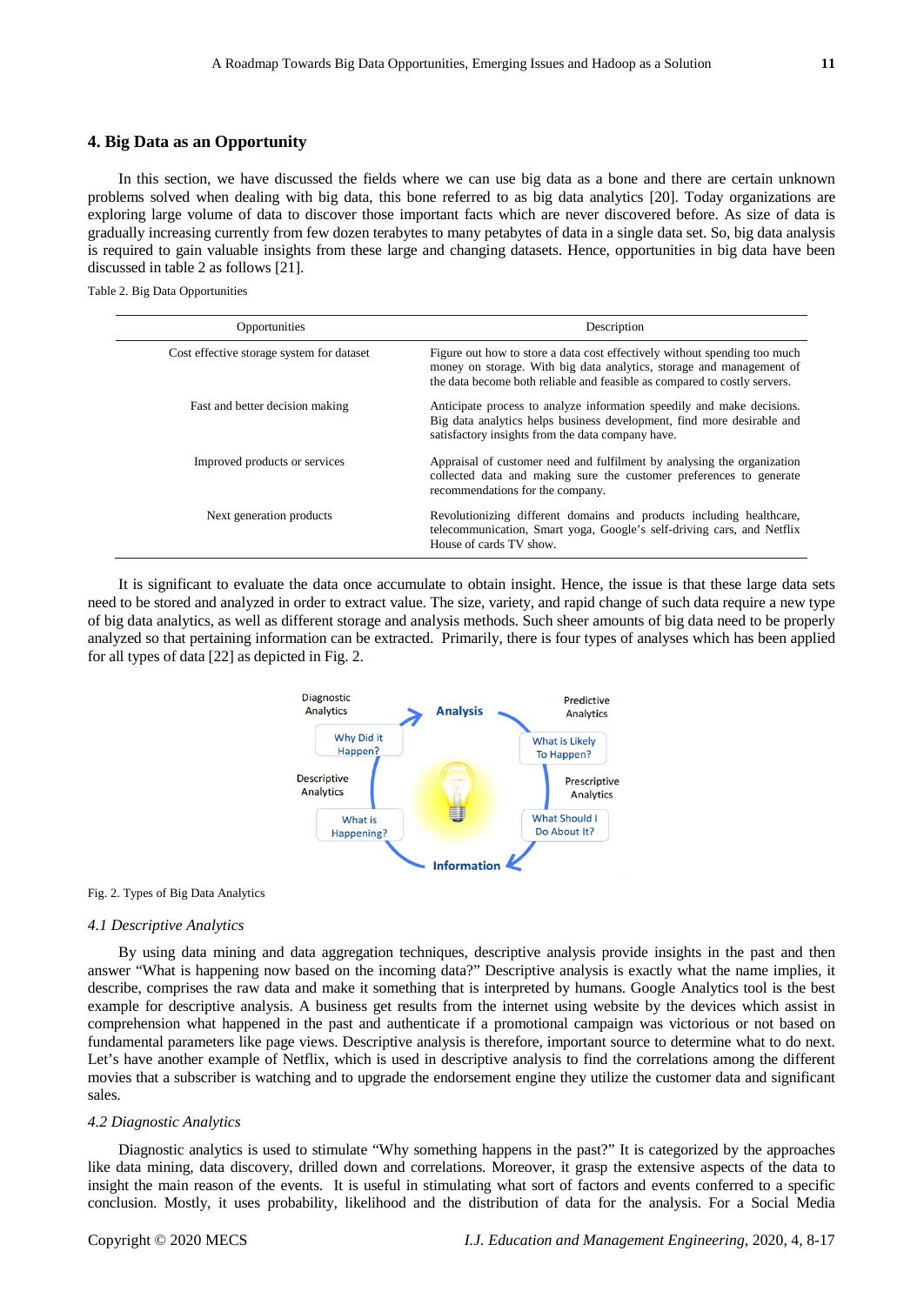marketing campaign [23], you can use diagnostic analytics to determine the total followers, mentions, posts, fan, page views, pins and reviews, etc and analyses the failure and success rate of the campaign at an elementary level.

### *4.3 Predictive Analytics*

Predictive analysis referred as using statistical framework, forecast strategy to insight the upcoming by responding "What could happen?" As the word suggest, it predict that what are the different future outcomes [24]. Basically, predictive analysis give actionable future directions to companies based on the data [25]. Through sensors and other machine created data, organizations can associate what a malfunction to be expected, then the firm preemptively arrange track and pre make restore to confront downtime and loses. For instance, Southwest Airline analyses sensor data on their planes to pinpoint repeated decorative figures that specify a possible malfunction, accordingly enabling the airline to the incumbent repairs before it schedule.

## *4.4 Prescriptive Analytics*

Prescriptive analysis exert optimization and simulation algorithms to give direction on the achievable consequences and reply the query "What should be do?" Consequently, it permit the end user to advice numerous distinct feasible measures and then advise them about the solution. In a nutshell, prescriptive analysis is all about providing guidance. It utilize conjunction of tool and techniques such as algorithms, machine learning, business rules and computational modeling mechanism. Consequently, these approaches could applied against various distinct dataset including, real time data field, historical ad transactional data and big data. Google's self-driving car [26] is ideal illustration of prescriptive analytics. It analyses the surroundings and determine the direction to grasp depending on data. It choose whether to decrease or increase the speed to use another lane or not, to take a long cut to circumvent traffic or prefer ting roads etc.

## **5. Emerging Issues of Big Data**

In this section, we have discussed the emerging issues associated with big data. So, the first problem is storing colossal amount of data. From past 2 years, the data originate has been beyond the expectation. By 2020, total digital data will enlarge to 44 ZB approximately and almost 1.7 MB of latest information will be generated time to time for every person. Thus, storing this huge data in traditional system is not possible and reason is that storage is limited to one system [27]. For instance, a company have server limit of 10 terabytes, but the company growing fast and data is exponentially increasing. Investing in huge servers is not a cost effective solution. A distributed file server is better solution for this huge data, this will saved the money.

Another problem is processing data having complex structure. Since, the data is not only huge but it is present in various formats as well like structured, unstructured, multi-structured, and semi-structured. It is essential to ensure the interconnected system is present to store this variety of data generated from various sources. Next problem focuses on fast data processing. Bringing huge amount of data to computation unit become a bottleneck. The data is growing at much faster rate than that of disk read. As hard disk capacity increases but disk transfer performance is not increasing at that rate as shown in Fig. 3.



Fig. 3. Relative Improvement during data processing

## **6. Hadoop as a Solution**

In this section, we have presented the Hadoop [28] as a solution to those issues that are associated with big data [29]. Hadoop is a framework that permits us to store and process large data sets in parallel and distributed manner [30]. It has the capability to process huge amounts of data mainly by allocating all the partitioned data sets to different nodes and each node solves a subpart of the problem and then combines all subparts to obtain the final result. Hadoop is a combination of Hadoop kernel, MapReduce, and Hadoop Distributed File System (HDFS). Basically, it has two parts, one is HDFS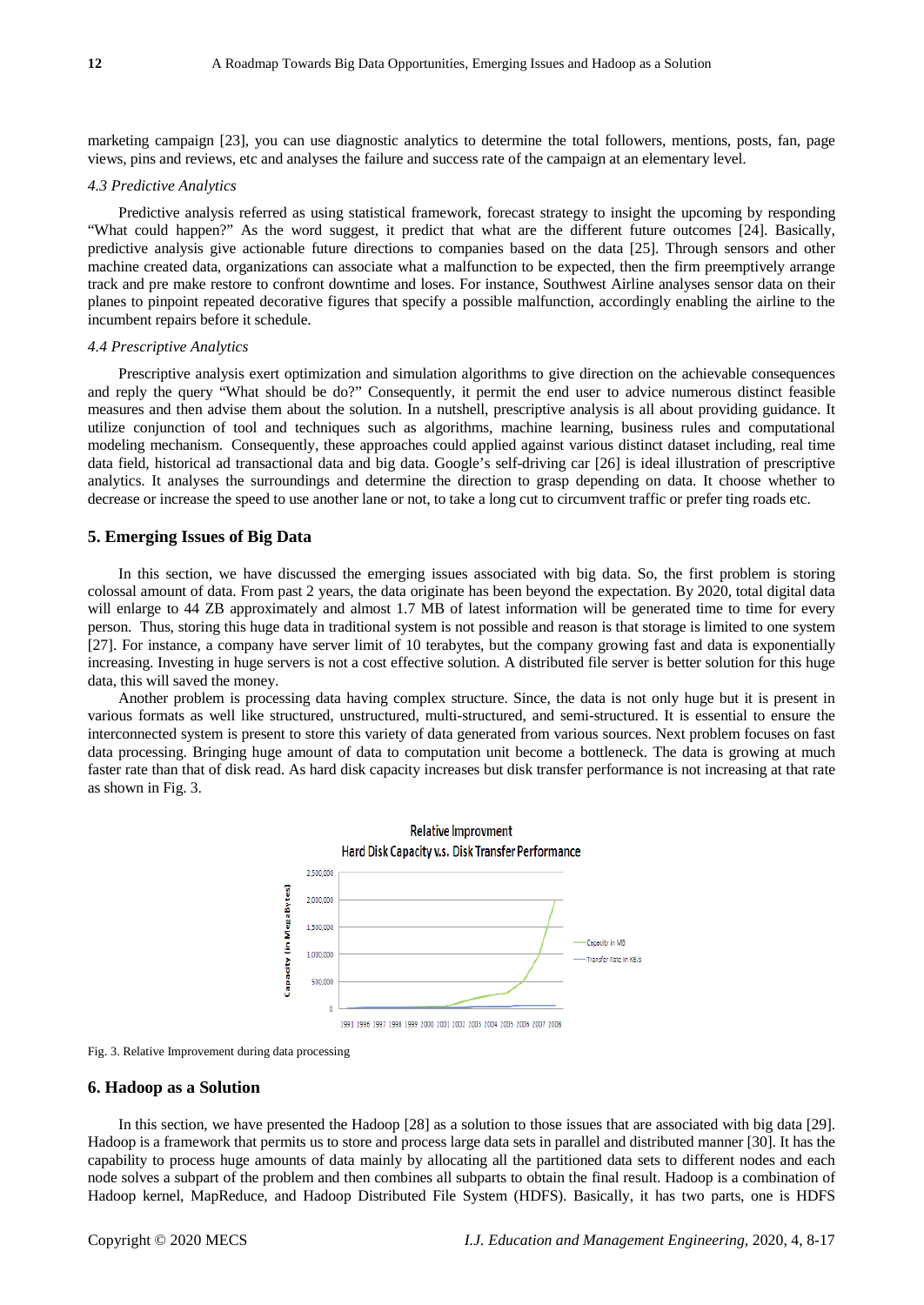(Storage) that allows parallel processing of the data in distributed file system [31] and other one is MapReduce (Processing) which enable to throw away any kind of data across the cluster through parallel and distributed processing [32]. There are two types of nodes in Hadoop: Master/Slave Architecture. The master node collects the input and distributes it to all the slave nodes in the map step. After this, the master node captures all the sub results and combines them to form the final result in the reduce step. The master node in the MapReduce framework is called the job tracker and all the slave nodes are called task trackers. The master node is responsible for job scheduling, fault tolerance, and distribution of subtasks to all the slaves. Moreover, we have discussed the Hadoop: Mater/Slave Architecture with a scenario. In a company, there is a project manager (Master Node) who handles a team of three employees (Slave Node). Whatever job a project manager gets from their clients, he distributes it across their team members and tracks the report on how the work is going on from time to time and it is the responsibility of each employee to complete the task. Here, exactly how Hadoop controls big data by practice the Master/Slave Architecture as depicted in Fig. 4.



Data replicated across nodes

#### Fig. 4. Hadoop: Master/Slave Architecture

#### *6.1 Hadoop Distributed File System (HDFS)*

In order to solve the storage problem of big data we have HDFS [33]. All the big amount of data that we are dumping, it can distributing over different machines and these machines are interconnected on which data are distributed called Hadoop cluster. As depicted in Fig. 5, Hadoop Distributed File System (HDFS) architecture core components are:

**NameNode:** According to Hadoop: Master/Slave architecture, this node is refer as master node. It maintain and supervise all the distinct data nodes which are slave nodes in particular just like a project manager manages the team.

**DataNode:** Slave node are known as DataNode where the actual data stored in blocks. It is responsible for managing all data across data blocks. These nodes report the master node about the work progress by sending the signals known as heartbeats.

**Secondary NameNode:** This component is just a backup for the NameNode. It is the metadata, containing all the modifications took place across the Hadoop Cluster or HDFS namespace maintain by fsimage and editlog file.



Fig. 5. Hadoop Distributed File System (HDFS) Architecture

#### *6.2 MapReduce*

In order to process big data, we have MapReduce programming framework as shown in Fig. 6. This framework permit the edge of utilize distributed framework to process enormous datasets [34]. The programming unit of Hadoop allows parallel and distributed processing of large data sets that is laying across the Hadoop cluster. Hence, MapReduce consist of two distinct tasks i.e. Map tasks and Reduce tasks. Every machine in Hadoop cluster processes the data which is known as Map. Finally, when the intermediary outcomes are combine to provide the final output this is called Reduce and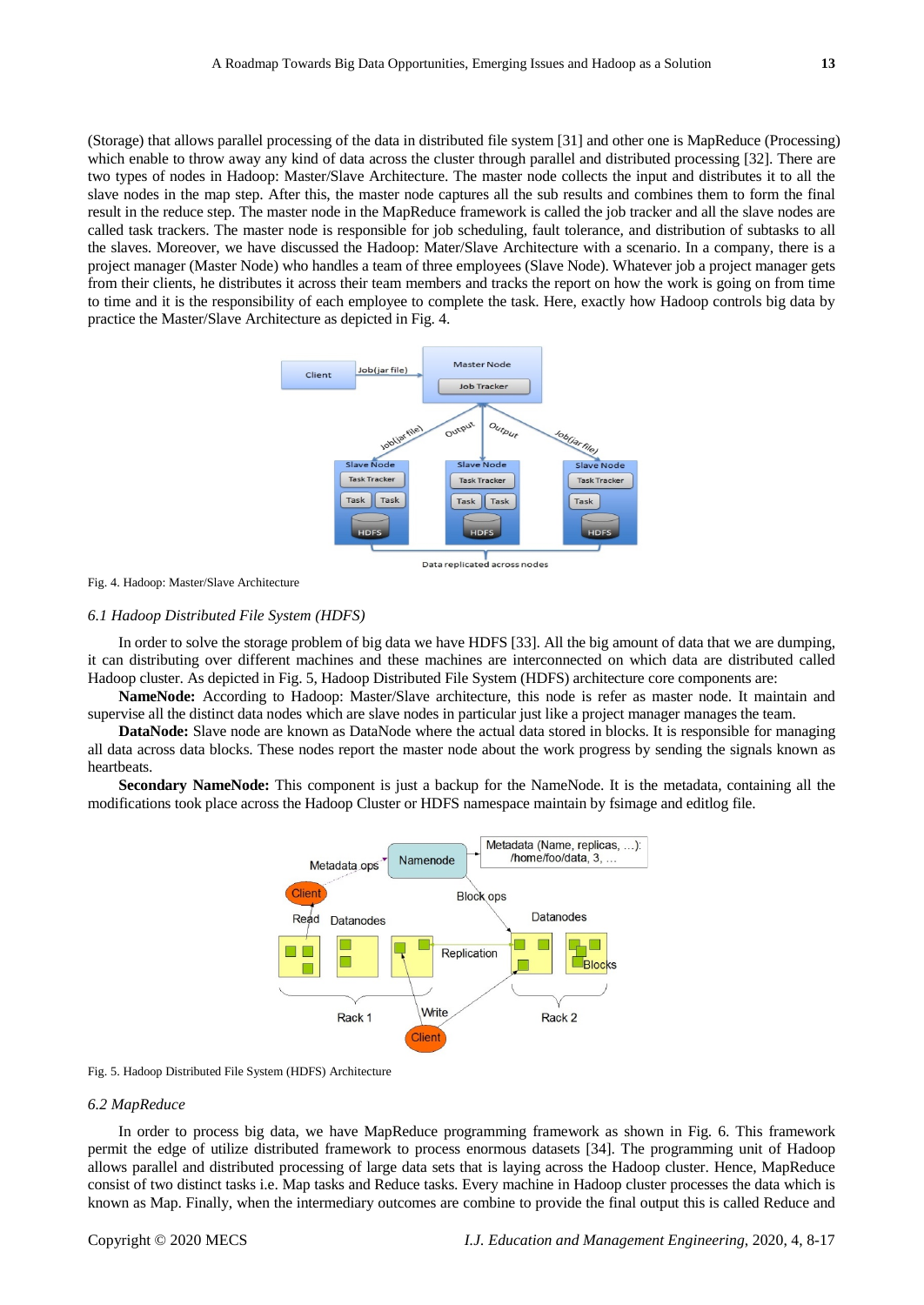

hence, collectively refer as MapReduce [35]. Table 3 introduces MapReduce tasks in job processing step by step.

#### Fig. 6. MapReduce Programming Framework

Table 3. MapReduce Tasks

| <b>Steps</b>           |                                                                         | <b>Tasks</b>                                                      |
|------------------------|-------------------------------------------------------------------------|-------------------------------------------------------------------|
| $(1)$ Input            | (i)                                                                     | Data are loaded into HDFS in blocks an distributed to data nodes  |
|                        | (ii)                                                                    | Blocks are replicated in case of failures.                        |
|                        | (iii)                                                                   | The name node tracks the blocks and data nodes                    |
| $(2)$ Job              | Submits the job and its details to the Job Tracker                      |                                                                   |
| (3) Job initialization | (i)                                                                     | The Job Tracker interacts with the Task Tracker on each data node |
|                        | (ii)                                                                    | All tasks are scheduled                                           |
| $(4)$ Mapping          | (i)                                                                     | The Mapper processes the data blocks                              |
|                        | (ii)                                                                    | Key value pairs are listed                                        |
| $(5)$ Sorting          | The Mapper sorts the list of key value pairs                            |                                                                   |
| $(6)$ Shuffling        | (i)                                                                     | The mapped output is transferred to the Reducers                  |
|                        | (ii)                                                                    | Values are rearranged in a sorted format                          |
| (7) Reduction          | Reducers merge the list of key value pairs to generate the final result |                                                                   |
| $(8)$ Result           | (i)                                                                     | Values are stored in HDFS                                         |
|                        | (ii)                                                                    | Results are replicated according to the configuration             |
|                        | (iii)                                                                   | Clients read the results from the HDFS                            |

*6.3 YARN*

In order to manage resources we have YARN (Yet Another Resource Negotiator) components including NodeManager, AppManager and container [36]. So, the Resource manager is the main node in the processing department. It receive processes requests like map produce jobs, then it passes the request to the NodeManager installed on every DataNode [37]. NodeManager and DataNode lies in a single machine which is responsible for AppManager and container. While AppManager monitors the MapReduce job is going fine and negotiate with Resource manager to ask for resources which might be needed to perform that particular MapReduce job. Container are combination of CPU and RAM. Fig. 7, depicts how MapReduce task takes place in YARN framework.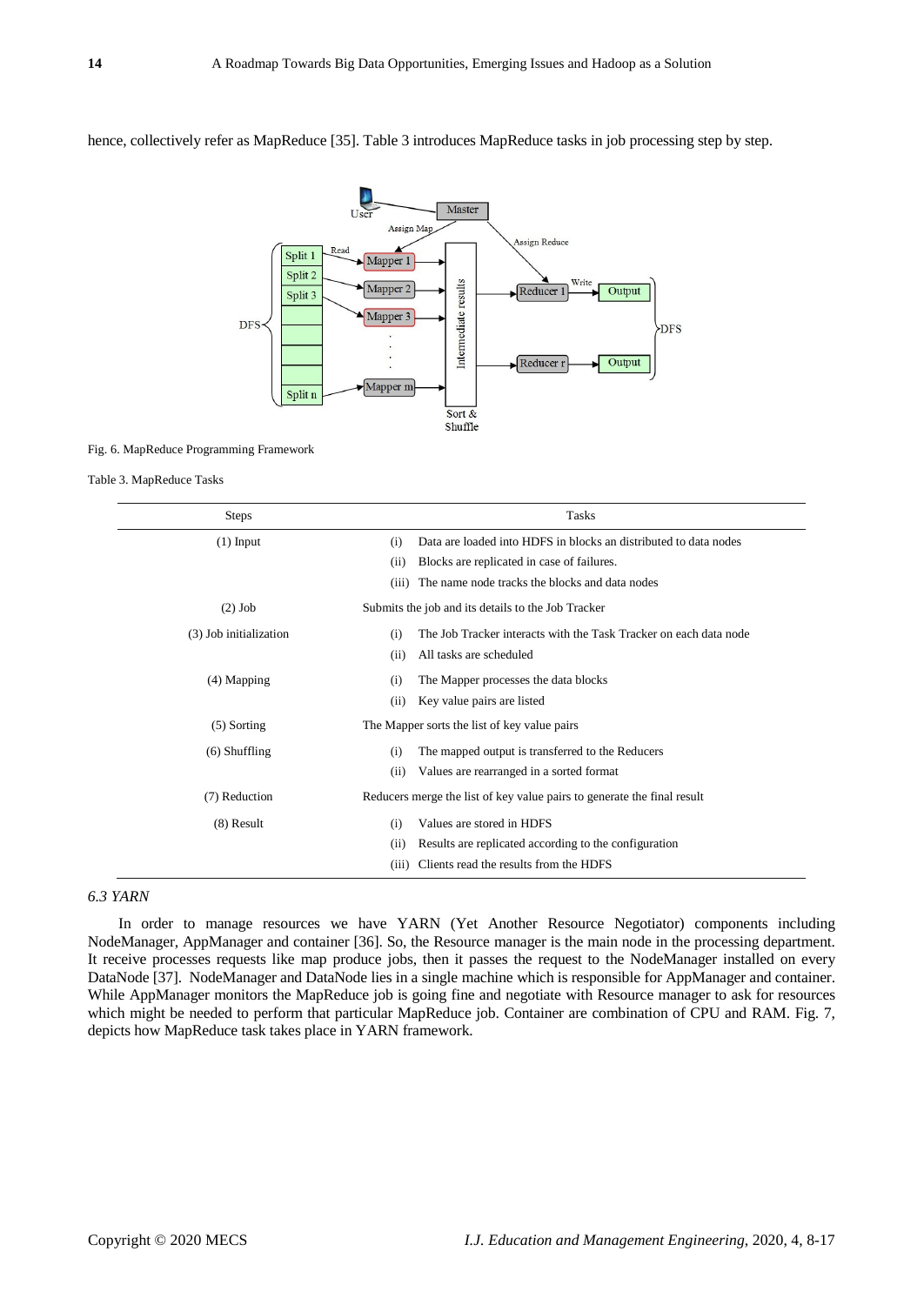

Fig. 7. Yet Another Resource Negotiator (YARN) Framework

## **7. Discussion**

The primary object of the current research was to study a complete big data state-of-the-art opportunities, the problem with big data and solution to those issues which are highlighted. In order to understand the concept of big data, we have structured this paper as big data characteristics, big data types, the development of new opportunities coming with big data, emerging issues, and Hadoop as a solution. Nowadays, there are millions of smartphone users generating a massive amount of data through social networking, the Internet of things (IoT), and social media platforms. Additionally, storing and fast processing of big data becomes a challenge and it requires target investment to acquire big data technology advancement. The fundamental challenge mentioned in this paper is, data is not available in a structured mode and simultaneously it is colossal in size and volume demands fast and efficient processing.

The problem of storing data has been solved by Hadoop Distributed File System (HDFS) as it is a storage unit of Hadoop. Logically, being a single unit of big data, HDFS stores data across multiple systems in a distributed fashion by implementing the Hadoop: Master/Slave Architecture in which NameNode is a Master node and DataNode are Slaves while NameNode contains the metadata about the data that is stored in DataNode. Data blocks replicated based on task requirements. Basically, data has been stored in blocks and we specify the size of each block. If we have 512 MB of data and we have configured the HDFS such that it will create 128 Megabytes of data blocks. HDFS divides the data into four blocks each of size 128 MB storing across different DataNode. Here, we are using commandingly hardware and facing scaling challenges by focusing on horizontal scaling instead of vertical. For this, we always need to add some extra DataNode to your HDFS cluster for scaling the resources of data. Primarily, if we want to store 1 terabyte of data, we don't need 1 TB system. We can instead do it using multiple 2 GB of system or even less. Moreover, HDFS also address the storage issue of different data format. With HDFS, we can store all formats of data whether it is structured, unstructured, multi-structured, or semi-structured. We can dump all kinds of data we have in one place. In order to solve the fast processing of data, Hadoop MapReduce provides the solution. Having a master node and slave nodes. Data stored in the slave nodes. One way of processing the data, all the salve nodes send the data to the master node and the processing of data done at the master node. It will cause network congestion and input/output channel congestion and at the same time master node take a lot of time to process this huge amount of data. Actually, we need to send this process to data as all salve nodes already contain the data and perform processing as a slave itself. After that, the small chunks of the results comes out will be sent to NameNode. So, in that way, there will be no network overheads. Hence, Hadoop HDFS and MapReduce could be envisioned as a promising way of achieving the colossal amount of data storage and faster data processing.

## **8. Conclusion**

We conclude that Big Data plays a vital role in current technologies and providing insights by generating a huge amount of data in various formats. Moreover, big data give various opportunities such as cost reduction, effective decision making, improved services or product, and next-generation products by analyzing the data with descriptive, diagnostic, predictive, and prescriptive analytics. As the volume of digital data tremendously increasing day by day, this aspect appears to be a giant issue for contemporary technologies to store and fast process this colossal amount data. The current study outline the basic literature necessary to comprehend big data and highlights these storage and processing problems and considered Hadoop as a solution. For storage, Hadoop Distributed File System (HDFS) permits parallel processing of the data in the distributed file system. On the other hand, MapReduce enables us to throw away any kind of data across the cluster through parallel and distributed processing. This research area is too big, we discuss some issues in this manner. For future work, further study on these issues can lead us to a better understanding of the big data domain. Whereas, Hadoop is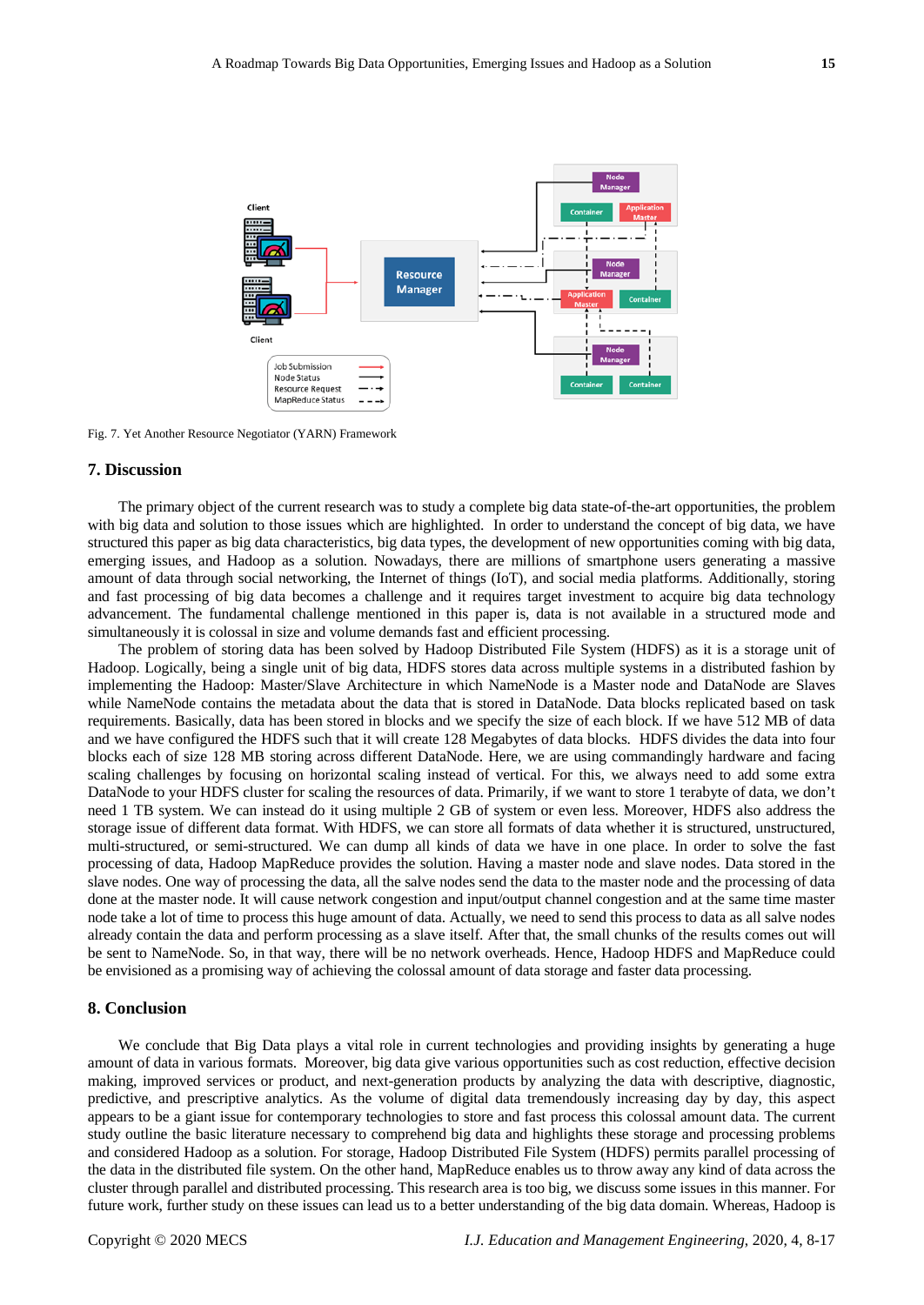a technology that the future relies on, so the work can be done on the need to install Hadoop in a cloud server to manage big data and integrate with new frameworks so that Big Data will be widely accepted.

# **Acknowledgements**

This work was performed under auspices of Department of Computer Science and Information Technology, Government College Women University Sialkot, Pakistan by Heir Lab-78. The Authors would like to thanks Dr. Muhammad Usman Ashraf for his continuous support, enthusiasm, insightful, and constructive suggestions throughout the research.

### **References**

- [1] Priyadarshini, S.B.B., BhusanBagjadab, A. and Mishra, B.K, "The role of IoT and big data in modern technological arena: A comprehensive study," Internet of Things and Big Data Analytics for Smart Generation, pp. 13-25, 2019.
- [2] V.Mayer-Schonberger, K. Cukier, "Big Data: A Revolution That Will Transform How We Live Work and Think," Pub John Murray, pp. 256, 2013.
- [3] Hong-Ning Dai, Hao Wang, Guangquan Xu, Jiafu Wan and Muhammad Imran, "Big data analytics for manufacturing internet of things: opportunities, challenges and enabling technologies", Enterprise Information Systems, 2019. DOI: 10.1080/17517575.2019.1633689
- [4] Betty Jane J., Ganesh E.N, "Big Data and Internet of Things for Smart Data Analytics Using Machine Learning Techniques," Proceeding of the International Conference on Computer Networks, Big Data and IoT, vol. 49, 2019.
- [5] Norjihan A. Ghani, Suraya H Ibrahim, Abaker T. Hashemb E. Ahmed, "Social media big data analytics: A survey," Elsevier Computers in Human Behavior, vol. 101, pp. 417-428, December 2019. DOI: 10.1016/j.chb.2018.08.039
- [6] Jose L. J. Marquez Israel G. C. Jose, Luis L. C, Belen R. Mezcua, "Towards a big data framework for analyzing social media content", Elsevier International Journal of Information Management, vol. 44, pp. 1-12, February 2019, DOI: 10.1016/j.ijinfomgt.2018.09.003.
- [7] YouTube, "YouTube statistics," 2014, http://www.youtube.com/ yt/press/statistics.html.
- [8] Facebook, Facebook Statistics, 2014, http://www.statisticbrain .com/facebook-statistics/.
- [9] Twitter, "Twitter statistics," 2014, http://www.statisticbrain .com/twitter-statistics/.
- [10] Foursquare, "Foursquare statistics," 2014, https://foursquare .com/about.
- [11] Jeff Bullas, "Social Media Facts and Statistics You Should Know in 2014," 2014, http://www.jeffbullas.com/2014/01/17/20 socialmedia-facts-and-statistics-you-should-know-in-2014/.
- [12] Marcia, "Data on Big Data," 2012, http://marciaconner.com/ blog/data-on-big-data/.
- [13] Younas, M., "Research challenges of big data," 2019.
- [14] Al-Mekhlal, M. and Khwaja, A.A, "A Synthesis of Big Data Definition and Characteristics," IEEE International Conference on Computational Science and Engineering (CSE) and IEEE International Conference on Embedded and Ubiquitous Computing (EUC), pp. 314-322, August 2019.
- [15] S. Madden, "From Databases to Big Data", IEEE Internet Computing, vol.16, no.3, pp. 4–6, 2012.
- [16] El Alaoui, I., Gahi, Y. and Messoussi, R., "Full consideration of Big Data characteristics in sentiment analysis context," IEEE 4th International Conference on Cloud Computing and Big Data Analysis (ICCCBDA), pp. 126-130, 2019.
- [17] Khan, N., Naim, A., Hussain, M.R., Naveed, Q.N., Ahmad, N. and Qamar, S., "The 51 V's Of Big Data: Survey, Technologies, Characteristics, Opportunities, Issues and Challenges". Proceedings of the International Conference on Omni-Layer Intelligent Systems, pp. 19-24. May 2019.
- [18] Aggarwal, A.K, "Opportunities and challenges of big data in public sector," Web Services: Concepts, Methodologies, Tools, and Applications, pp. 1749-1761, 2019.
- [19] S. Kaisler, F. Armour, J. A. Espinosa, and W. Money, "Big Data: Issues and Challenges Moving Forward," in 46th Hawaii International Conference on System Sciences, 2013, pp. 995–1004.
- [20] Dai, H.N., Wang, H., Xu, G., Wan, J. and Imran, M., "Big data analytics for manufacturing internet of things: opportunities, challenges and enabling technologies," Enterprise Information Systems, pp.1-25, 2019.
- [21] Subramaniam, Anushree. "What Is Big Data Analytics | Big Data Analytics Tools and Trends | Edureka". Edureka, 2020, https://www.edureka.co/blog/big-data-analytics/.
- [22] Dai, H.N., Wong, R.C.W., Wang, H., Zheng, Z. and Vasilakos, A.V, "Big data analytics for large-scale wireless networks: Challenges and opportunities," ACM Computing Surveys (CSUR), pp. 1-36., 2019.
- [23] Shirdastian, H., Laroche, M. and Richard, M.O, "Using big data analytics to study brand authenticity sentiments: The case of Starbucks on Twitter," International Journal of Information Management, pp.291-307, 2019.
- [24] Zhang, Z, "Predictive analytics in the era of big data: opportunities and challenges," Annals of Translational Medicine, 2020.
- [25] C. Statchuk, M. Iles, F. Thomas, "Big data and analytics", in Proceedings of the 2013 Conference of the Center for Advanced Studies on Collaborative Research (CASCON 13), pp. 341–343. 2013.
- [26] ur Rehman, M.H., Yaqoob, I., Salah, K., Imran, M., Jayaraman, P.P. and Perera, C., "The role of big data analytics in industrial Internet of Things," Future Generation Computer Systems, pp. 247-259, 2019
- [27] Paliszkiewicz, J., "Management in the Era of Big Data: Issues and Challenges," 2020.
- [28] Gupta, H.K. and Parveen, R., "Comparative Study of Big Data Frameworks," IEEE International Conference on Issues and Challenges in Intelligent Computing Techniques (ICICT), vol. 1, pp. 1-4, September 2019.
- [29] Raj, A. and D'Souza, R., "A Review on Hadoop Eco System for Big Data," 2019.